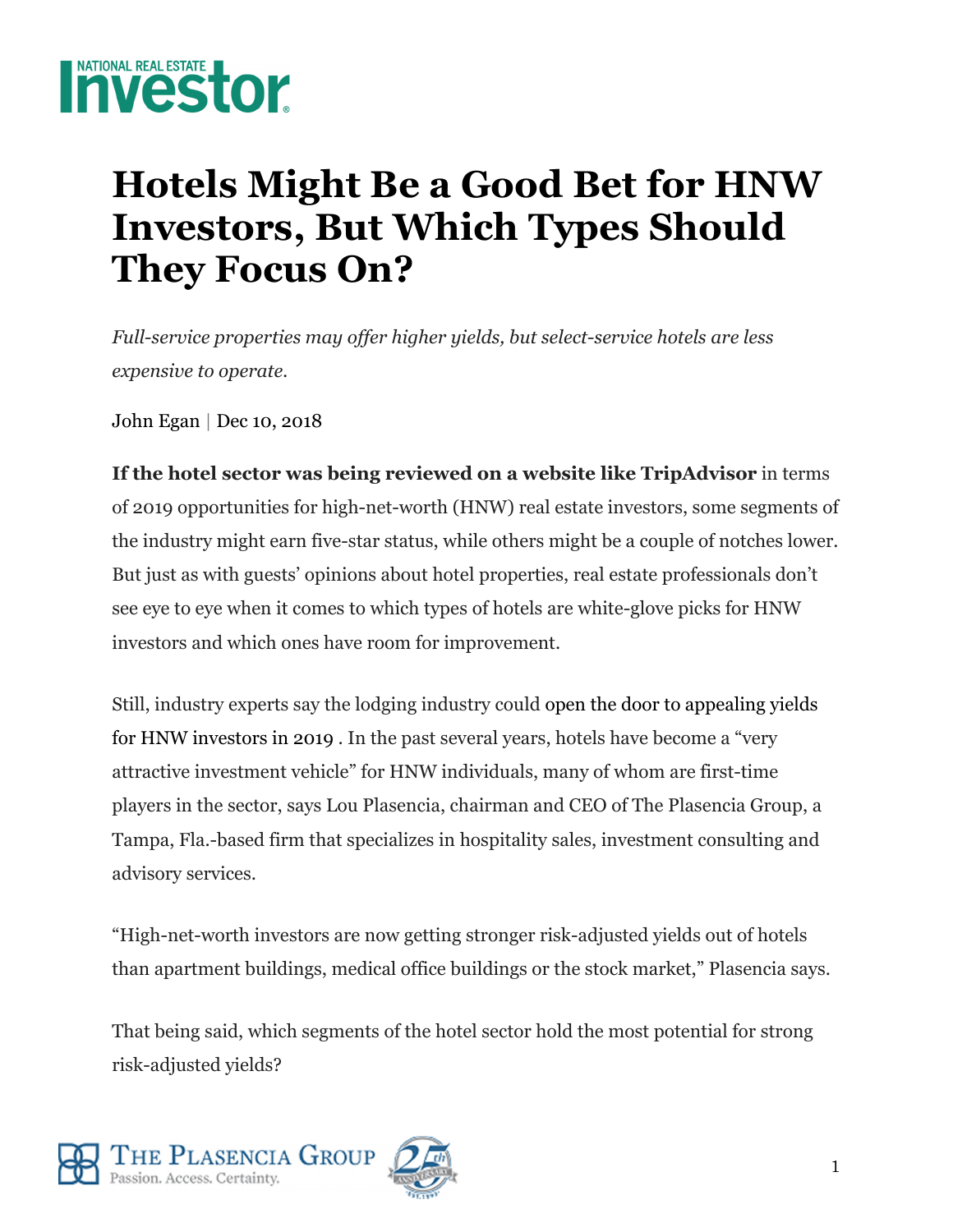

From Plasencia's perspective, HNW investors might be better off buying full-service hotels and resorts in 2019, as opposed to limited- or select-service properties, especially if they plan to hold the assets for at least 10 years.

"Select-service properties are generally less complicated operations, but they also do not offer the opportunity for enhanced asset appreciation over time," Plasencia says. "Consider that in any given market there may be at least 10 to 15 select-service properties for every one full-service hotel, and there are at least 10 to 15 full-service hotels for every one luxury resort. The law of supply and demand definitely kicks in."

Select-service hotels also deliver less opportunity for value-add improvements and longterm appreciation, he adds.

In the estimation of Rob Goldstein, assistant portfolio manager for real estate securities at Plymouth Meeting, Pa.-based CenterSquare Investment Management LLC, HNW investors might want to be careful about limited-service hotels in 2019.

"Given the elevated construction pipeline as a percentage of stock within the limitedservice segment, we're cautious on the competitive landscape for existing limited-service hotels, particularly in suburban locations where demand may not be as robust as in urban environments," Goldstein says.

Meanwhile, Michael Ward, a commercial real estate attorney in the Atlanta office of law firm Culhane Meadows PLLC whose practice includes hotel transactions, suggests potentially shying away from older properties, as they're less able than newer properties to compete for travelers' dollars. Nonetheless, compelling prices and cap rates for an older hotel could swing that philosophy in the other direction, according to Ward.



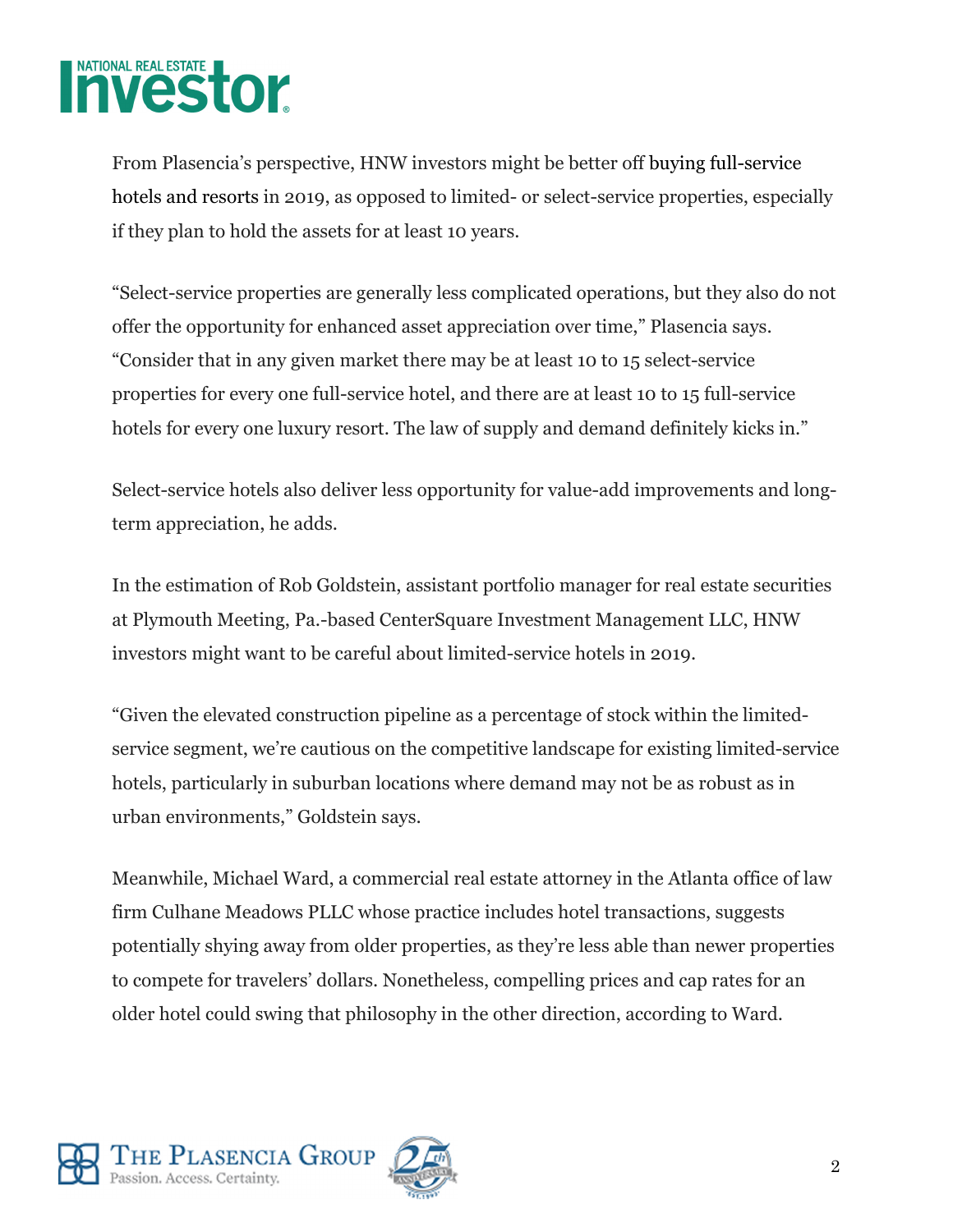

HNW investors should be hunting next year for opportunistic turnarounds (assets that have been through bankruptcy or have been mismanaged, for instance) and distressed properties in the hotel sector, according to Peter Anadranistakis, co-founder and president of Phoenix-based hotel investment and management firm Oxygen Hospitality Group. On his radar are recently de-flagged hotels with 100 to 150 guest rooms.

"These situations offer the ability to reposition the asset through rebranding, renovation, redevelopment, new management and cost control," Anadranistakis says.

For 2019, data suppliers STR and Tourism Economics anticipate the highest revenue per room (RevPAR) growth for the hotel sector will be in the luxury, midscale and independent segments.

As opposed to some of his industry counterparts, Daniel Marre, co-chairman of the hotels and leisure practice at Seattle-based law firm Perkins Coie LLP, says he prefers to zero in on hotels by market rather than by sub-type.

For instance, Marre says he'd steer clear of developing a full-service hotel in Chicago, as that property type has flooded the market in recent years. On the flip side, he says he'd be tempted to invest in secondary markets like Minneapolis and Charlotte, N.C., that are growing but aren't over-saturated.

Along those lines, Plasencia says gateway markets like Chicago, New York City, San Francisco and Los Angeles could face headwinds in 2019 due to rising labor costs, as well as labor-union activity. In addition, Plasencia expects hotels in places such as Louisiana and Texas to see a spike in property insurance premiums next year. However, Texas, Florida and other states with sunny climates could enjoy a spike in traffic from big-spending international travelers, he adds.

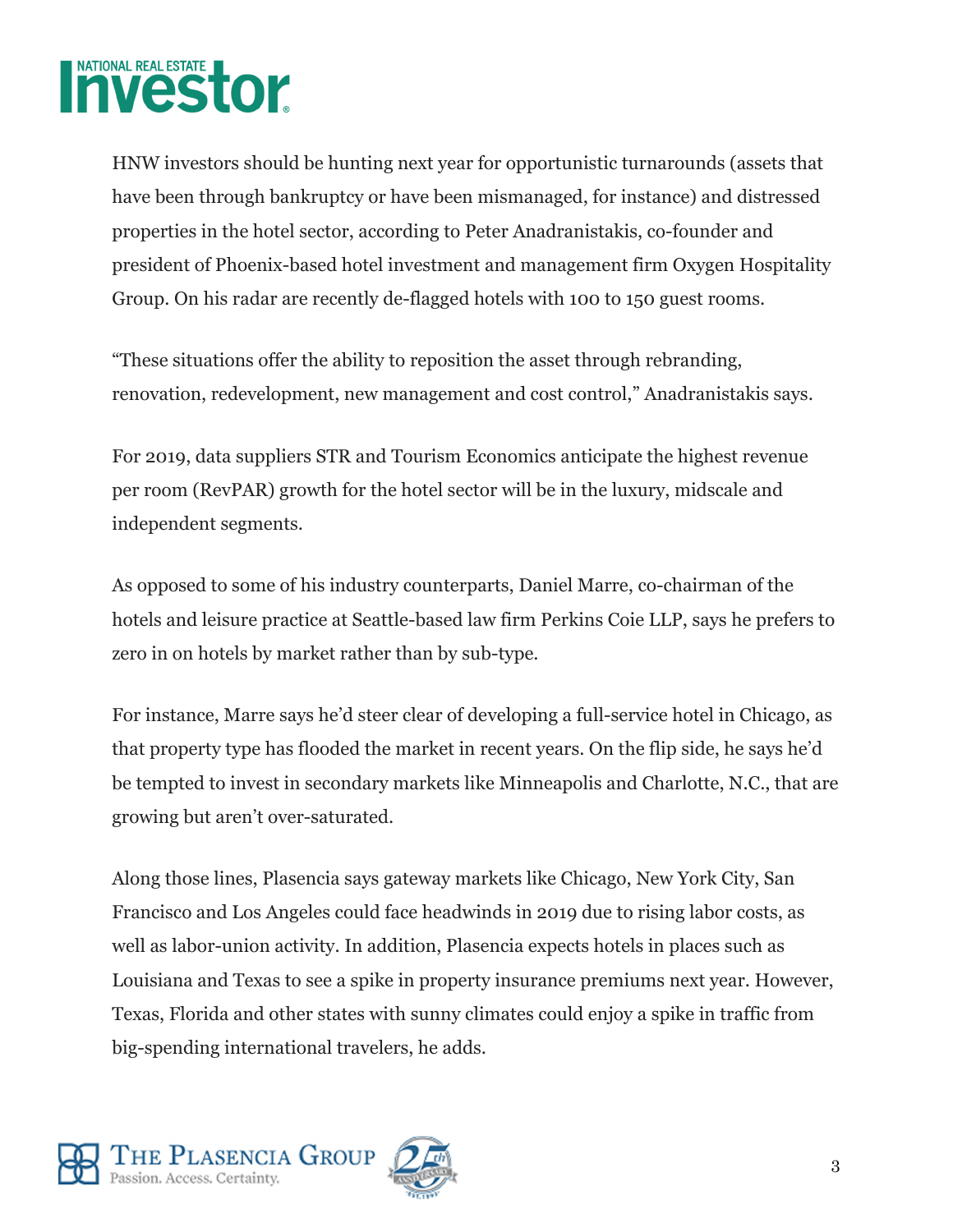

STR and Tourism Economics predict 23 of the top 25 hotel markets in the U.S. will notch growth in RevPAR this year, with double-digit increases on tap for Chicago, Miami, Minneapolis, Philadelphia and San Francisco.

When looking at geography, Marre notes that one property type might perform well in a certain market, but not in another. For instance, a luxury hotel—while extremely expensive to operate —could be a good investment in the right market at the right time.

"On the other hand, limited-service hotels, while not as sexy, are more profitable to operate and probably, in the long run, a better bet to a steady return," Marre says.

However HNW investors decide to capitalize on the hotel sector, they should proceed with caution, experts advise. Unlike an office building or a warehouse , a hotel is a business with employees, inventory and other concerns, notes Cliff Risman, chairman of the hotel and leisure practice at Dallas-based law firm Foley Gardere LLP.

"High-net-worth investors who jump into a hotel deal because they think it's sexy, or because they like having dinner there, many times go away licking their wounds. It's a complicated business," Risman says.

Nonetheless, it's a business where overall performance in 2019 promises to be somewhat on par with 2018.

STR and Tourism Economics forecast that all of the key indicators for the U.S. hotel sector are expected to dip slightly from this year to the next. For instance, the firms predict occupancy growth will decrease from 0.4 percent this year to 0.1 percent in 2019. Meanwhile, ADR growth is projected to decline from 2.6 percent to 2.3 percent, and RevPAR growth from 3.0 percent to 2.4 percent.